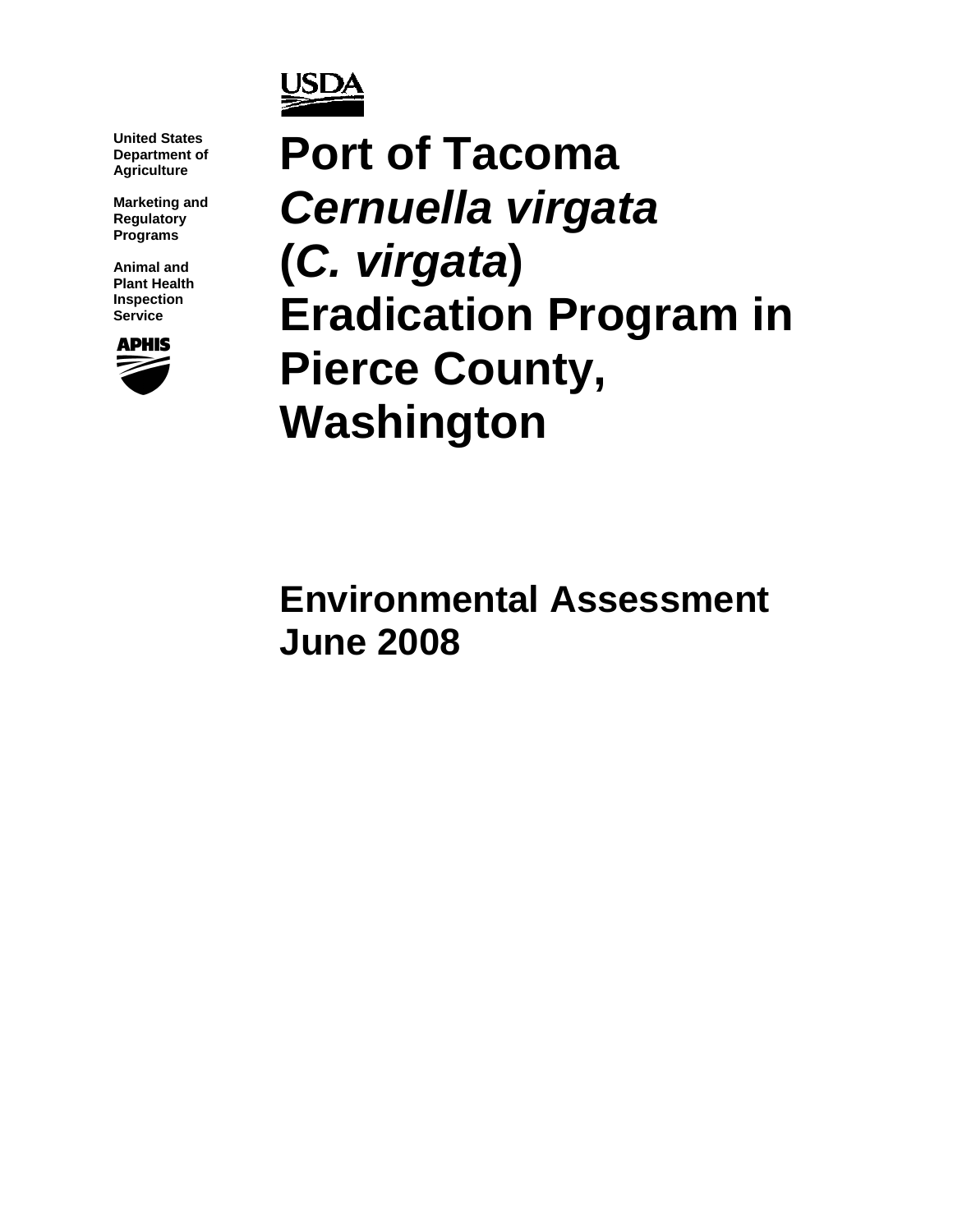# **Port of Tacoma** *Cernuella virgata* **(***C. virgata***) Eradication Program in Pierce County, Washington**

## **Environmental Assessment June 2008**

#### **Agency Contact:**

Barbara Chambers Washington State Plant Health Director U.S. Department of Agriculture Animal and Plant Health Inspection Service Plant Protection and Quarantine 22000 Marine View Drive S., Suite 201 Des Moines, WA 98198

The U.S. Department of Agriculture (USDA) prohibits discrimination in all its programs and activities on the basis of race, color, national origin, sex, religion, age, disability, political beliefs, sexual orientation, or marital or family status. (Not all prohibited bases apply to all programs.) Persons with disabilities who require alternative means for communication of program information (Braille, large print, audiotape, etc.) should contact USDA'S TARGET Center at (202) 720–2600 (voice and TDD).

\_\_\_\_\_\_\_\_\_\_\_\_\_\_\_\_\_\_\_\_\_\_\_\_\_\_\_\_\_\_\_\_\_\_\_\_\_\_\_\_\_\_\_\_\_\_\_\_\_\_\_\_\_\_\_\_\_\_

To file a complaint of discrimination, write USDA, Director, Office of Civil Rights, Room 326–W, Whitten Building, 1400 Independence Avenue, SW, Washington, DC 20250–9410 or call (202) 720–5964 (voice and TDD). USDA is an equal opportunity provider and employer. \_\_\_\_\_\_\_\_\_\_\_\_\_\_\_\_\_\_\_\_\_\_\_\_\_\_\_\_\_\_\_\_\_\_\_\_\_\_\_\_\_\_\_\_\_\_\_\_\_\_\_\_\_\_\_\_\_\_

Mention of companies or commercial products in this report does not imply recommendation or endorsement by the U.S. Department of Agriculture over others not mentioned. USDA neither guarantees nor warrants the standard of any product mentioned. Product names are mentioned solely to report factually on available data and to provide specific information.

This publication reports research involving pesticides. All uses of pesticides must be registered by appropriate State and/or Federal agencies before they can be recommended.

\_\_\_\_\_\_\_\_\_\_\_\_\_\_\_\_\_\_\_\_\_\_\_\_\_\_\_\_\_\_\_\_\_\_\_\_\_\_\_\_\_\_\_\_\_\_\_\_\_\_\_\_\_\_\_\_\_\_

\_\_\_\_\_\_\_\_\_\_\_\_\_\_\_\_\_\_\_\_\_\_\_\_\_\_\_\_\_\_\_\_\_\_\_\_\_\_\_\_\_\_\_\_\_\_\_\_\_\_\_\_\_\_\_\_\_\_

CAUTION: Pesticides can be injurious to humans, domestic animals, desirable plants, and fish or other wildlife—if they are not handled or applied properly. Use all pesticides selectively and carefully. Follow recommended practices for the disposal of surplus pesticides and pesticide containers.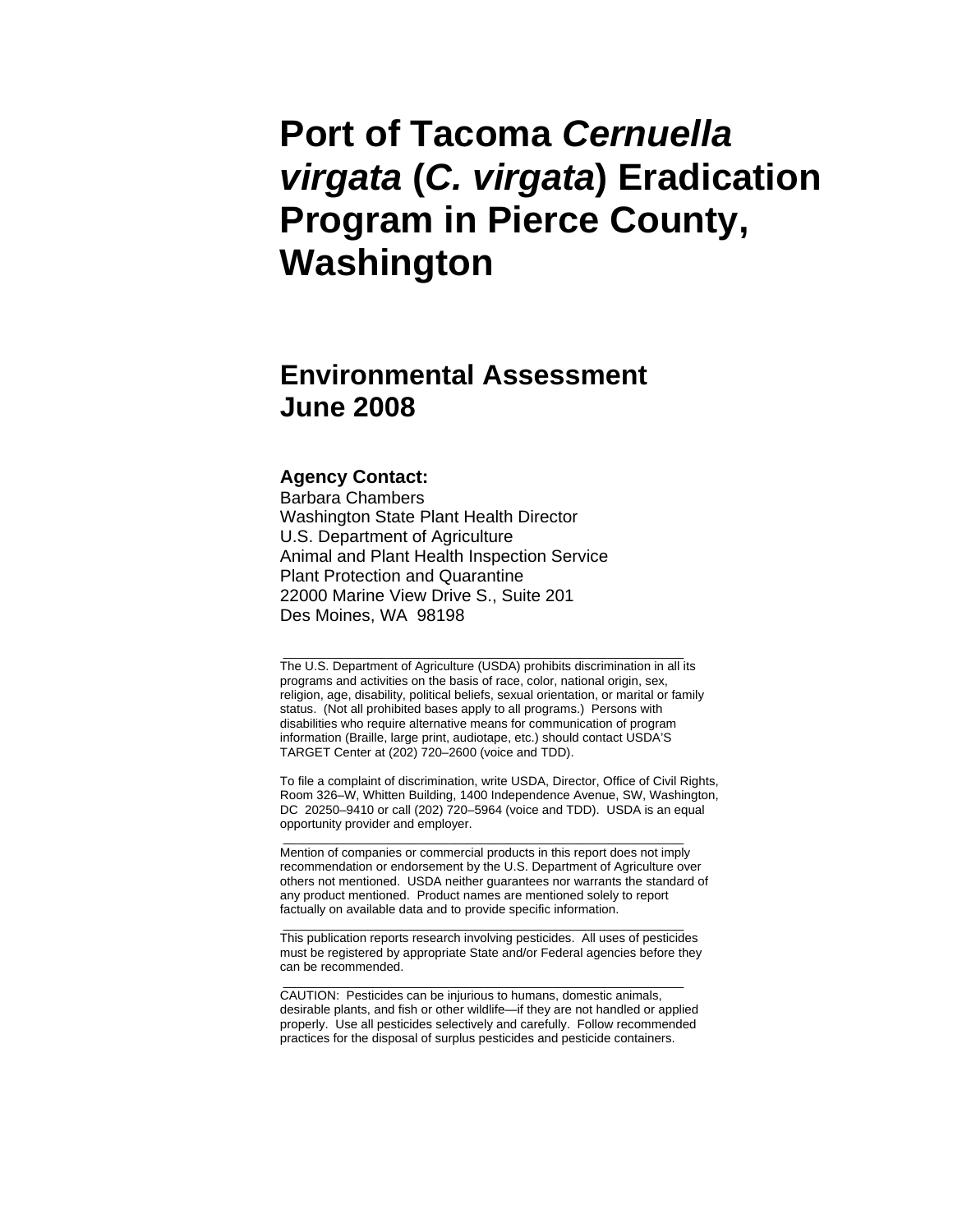# **Table of Contents**

| IV. Listing of Agencies and Persons Consulted  11 |  |
|---------------------------------------------------|--|
|                                                   |  |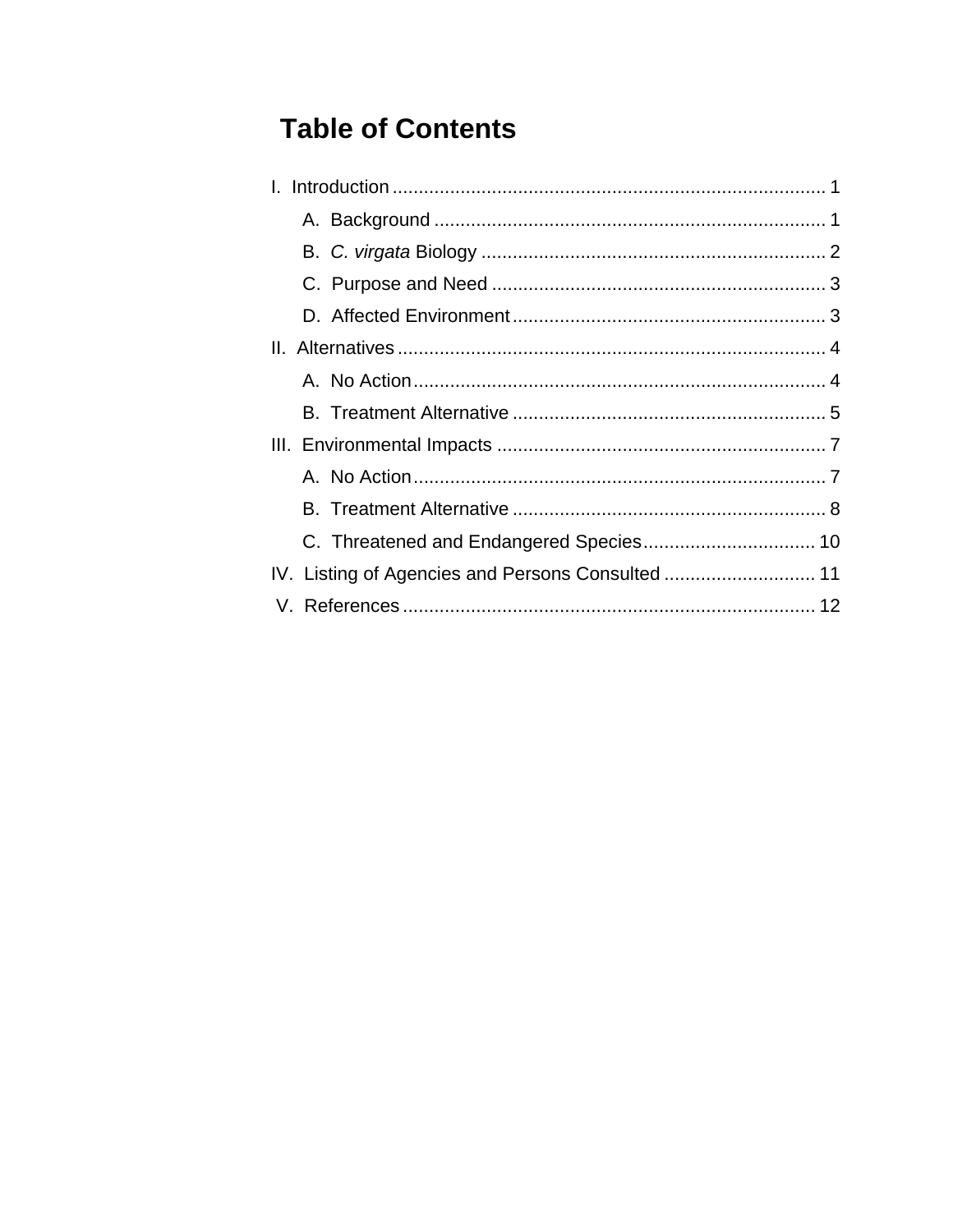## <span id="page-3-0"></span>**I. Introduction**

#### **A. Background**

In November of 2005, survey staff for the Washington State Department of Agriculture (WSDA) detected the snail, *Cernuella virgata* (*C. virgata*), while conducting the Exotic Wood Boring Insect survey at the Port of Tacoma in Pierce County, Washington. *C. virgata* is a foreign invasive snail considered a major pest of cereal crops, legumes, and pasture lands found mainly in Mediterranean Europe. *C. virgata* is also known as the vineyard snail, Mediterranean white snail, and the common white snail.

The United States Department of Agriculture (USDA) confirmed the identity of the snail on November 14, 2005. Shortly after that, USDA notified the USDA New Pest Advisory Group (NPAG) of the introduction of the snail.

In January 2006, NPAG recommended that a delimiting survey be conducted to determine the extent of the infestation, and develop an eradication plan based on the outcome of the delimiting surveys. Delimiting surveys were conducted between May and December 2006, by WSDA. Areas surveyed included seaports, railways, rail yards, and import facilities, as well as agricultural production centers in the eastern half of the State. Based on these surveys, WSDA determined the infestation area to be approximately 300 acres within the Port of Tacoma. Statewide surveys for *C. virgata* have been conducted to detect incipient satellite populations or any new introductions. To date, *C. virgata* has not been detected outside the Port of Tacoma.

The Port of Tacoma began vegetation removal, debris burning, and herbicide applications, in August 2007, at their own expense. USDA and WSDA worked with the Mollusk Working Group of USDA and the Washington State New Pest Advisory Group to develop an eradication plan that draws from successful eradication of *C. virgata* from two other U.S. locations (Michigan and North Carolina). The original proposed eradication plan consisted of four key primary elements: 1) habitat alteration; 2) vegetation removal; 3) debris disposal; and 4) molluscicide applications to prevent the snail from further expanding its range in the State.

USDA and WSDA treated portions of a 594-acre area, in fall 2007, utilizing vegetation removal, chemical treatment, and debris removal.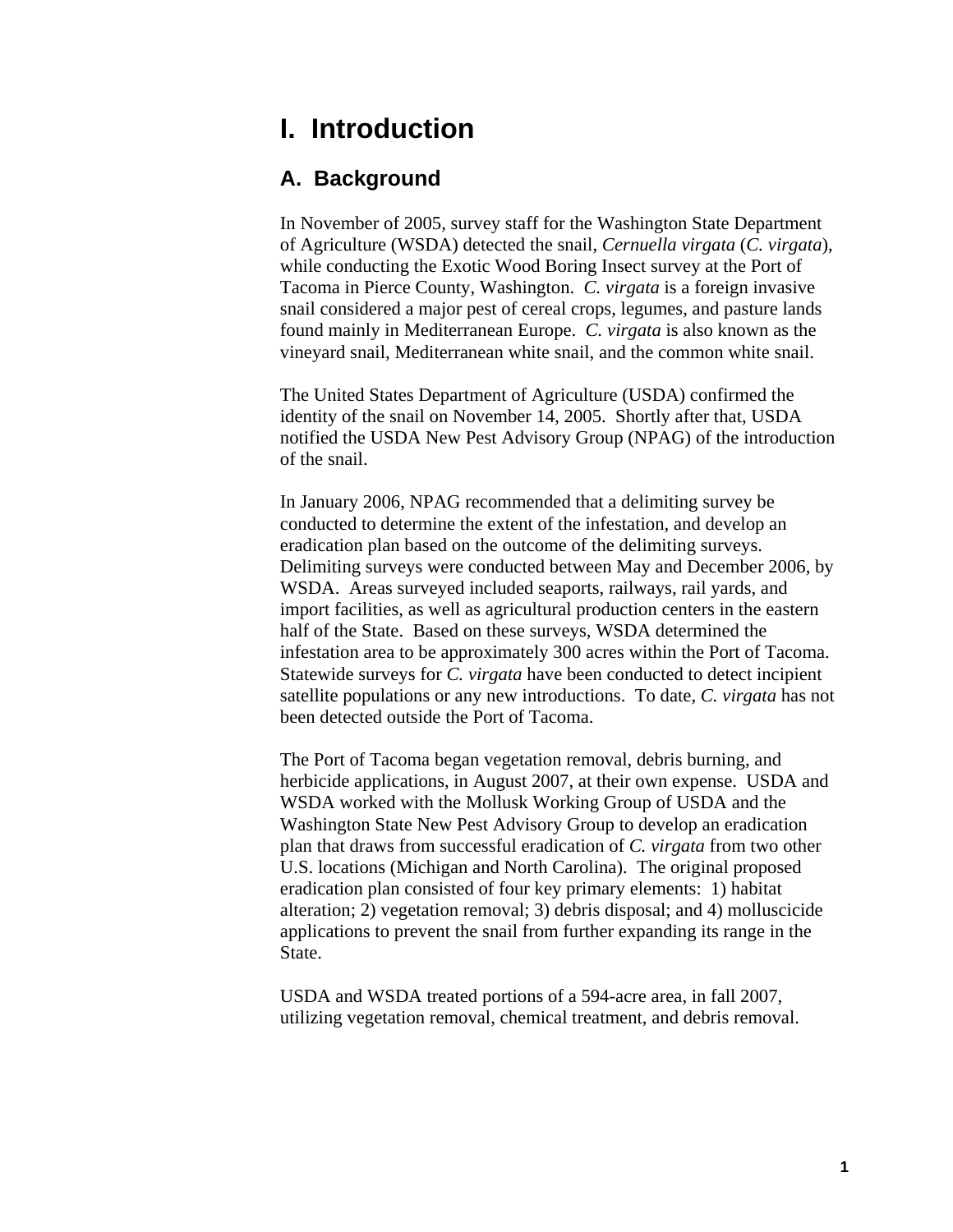#### <span id="page-4-0"></span>**B.** *C. virgata* **Biology**

*C. virgata* is a native of Mediterranean Europe, and has become well established in Southern Australia where it was accidentally introduced in the early 1900's. The life cycle can either be annual or biennial (occurring every 2 years), depending on the crop and location. Observations made at the Port of Tacoma suggest the population located there is on a biennial life cycle (Schall, 2006).

*C. virgata* have both male and female reproductive organs (Schall, 2006); however, they must mate with another *C. virgata* because they cannot selfreproduce (Schall, 2006). *C. virgata* adults mate and generally lay eggs in autumn and winter (Schall, 2006). Each snail can lay 100 to 200 eggs (Schall, 2006). Observations of the population in the Port of Tacoma suggest that most *C. virgata* enter spring in the juvenile stage. The adult stage reaches its peak density and reproductive activity in fall, between October and November.

*C. virgata* was observed during the winter months. Observations made, in February 2008 at the Port of Tacoma, indicated that the snail was laying eggs at that time. This suggests that the adults are active, feeding, and reproducing during the moderate winter climate of western Washington.

Western Washington is characterized by warm, dry summers. *C. virgata* has adapted to dry environments by entering into a period of inactivity (called aestivation) during the hot, dry summer season. Aestivation is a state of dormancy, similar to hibernation, but occurs during the summer months. The animal remains inactive and insulated against the heat to avoid potentially harmful effects of the season. Because of *C. virgata*'s ability to endure long periods of warmth, dryness, fasting, and light, the snail has the potential to be widely distributed (Schall, 2006).

*C. virgata* is a pest of cereal crops, legumes, and pasture lands. In early summer, *C. virgata* climbs on to the heads, pods, and stalks of cereals and legumes to aestivate. Aestivation of *C. virgata* at the top of the crops has lead to machinery becoming clogged during harvest; this can contaminate the harvested grain, thus, resulting in unacceptable grain upon delivery to the silo or downgrading the grain in quality, causing significant economic damage (Schall, 2006).

*C. virgata* is a pest to crops, primarily because it can contaminate pasture and fodder resulting in stock rejection of pasture and hay that is heavily infested (Schall, 2006). Although *C. virgata* primarily feeds on decayed organic matter, it also eats seedlings of cereal, canola and pulse crops, and clover in pasture (Schall, 2006). *C. virgata* has also been shown to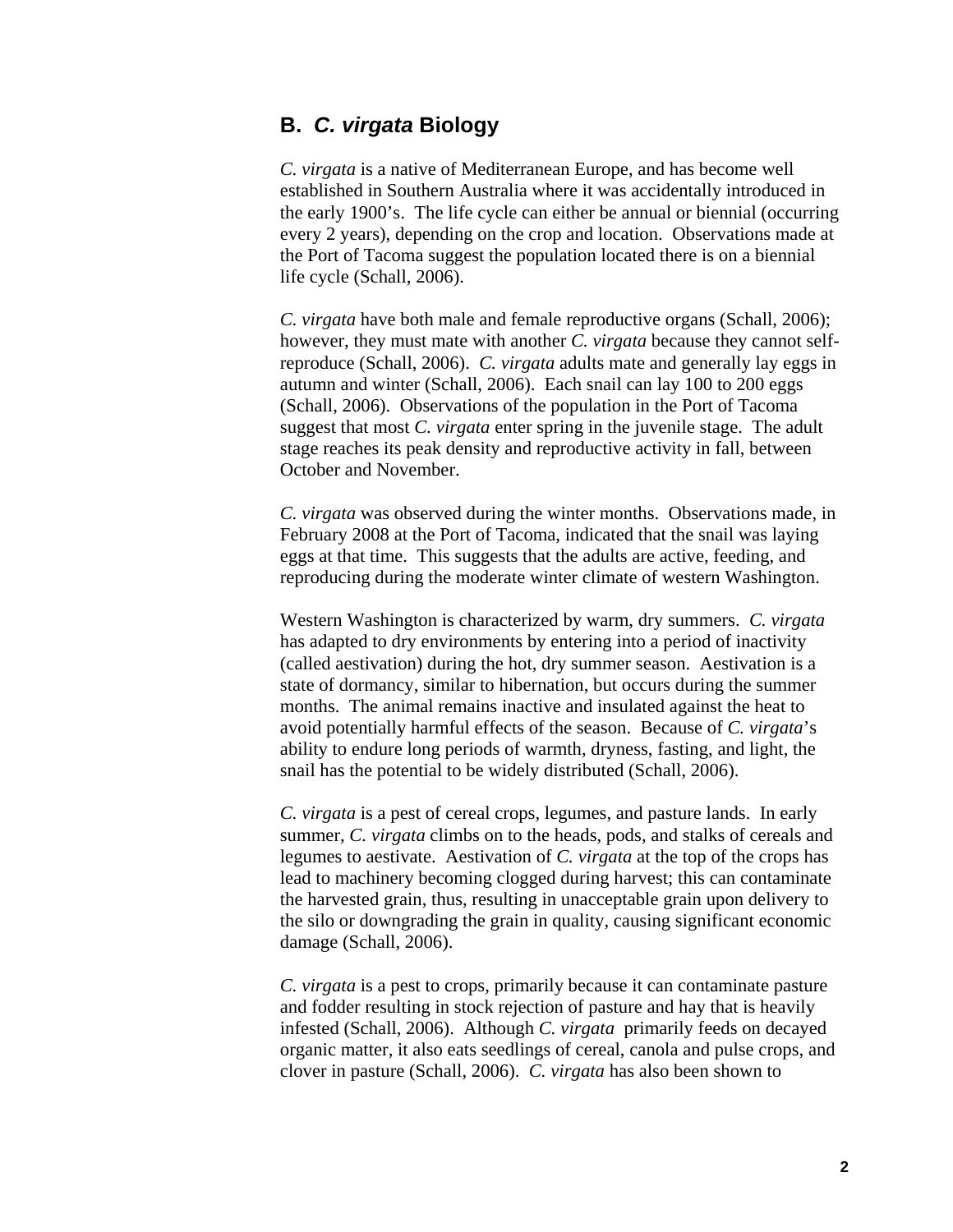<span id="page-5-0"></span>substantially reduce the number of wheat seedlings (Schall, 2006). Native plants can also be harmed by *C. virgata* (Schall, 2006).

#### **C. Purpose and Need**

APHIS is responsible for taking actions to exclude, eradicate, and/or control plant pests under the Plant Protection Act (7 United States Code (U.S.C.) 7701 et seq.). As such, it is important that APHIS take the steps necessary to eradicate *C. virgata* from areas in the Port of Tacoma to prevent its spread throughout Washington State and the rest of the United States.

This EA will analyze the environmental impacts anticipated from the programmatic treatment of *C. virgata* in the Port of Tacoma using debris disposal; vegetation removal (including the use of glyphosate) and disposal; habitat alteration; and, the use of molluscicide.

This EA has been prepared consistent with the National Environmental Policy Act of 1969 (NEPA) and APHIS' NEPA implementing procedures (7 Code of Federal Regulations (CFR) part 372) for the purpose of evaluating how the proposed action, if implemented, may affect the quality of the human environment. APHIS is providing a 30-day public comment period for response to this EA.

#### **D. Affected Environment**

Tacoma is located at the foot of Mount Rainier, along the shores of Commencement Bay, in the southern portion of Puget Sound in Washington State. The Port of Tacoma is an independent, municipal corporation that operates under State-enabling legislation. The port has 2,400 acres that are used for shipping, terminal activity, and warehouse distribution and manufacturing.

Puget Sound is the nation's second largest estuary. It is a fjord-like estuary and covers an area of approximately 900-square miles, including 2,300 miles of coastline. The Puget Sound Basin is bounded on the east by the Cascade Range, and on the west by the Olympic Mountains; it extends north to British Columbia, and south to the low hills of the Coast Range near Olympia, Washington. There are 19 major watersheds in the Puget Sound Basin. The basin lies within the rain shadow of the Olympic Mountains, and receives approximately 28 to 55 inches of precipitation annually.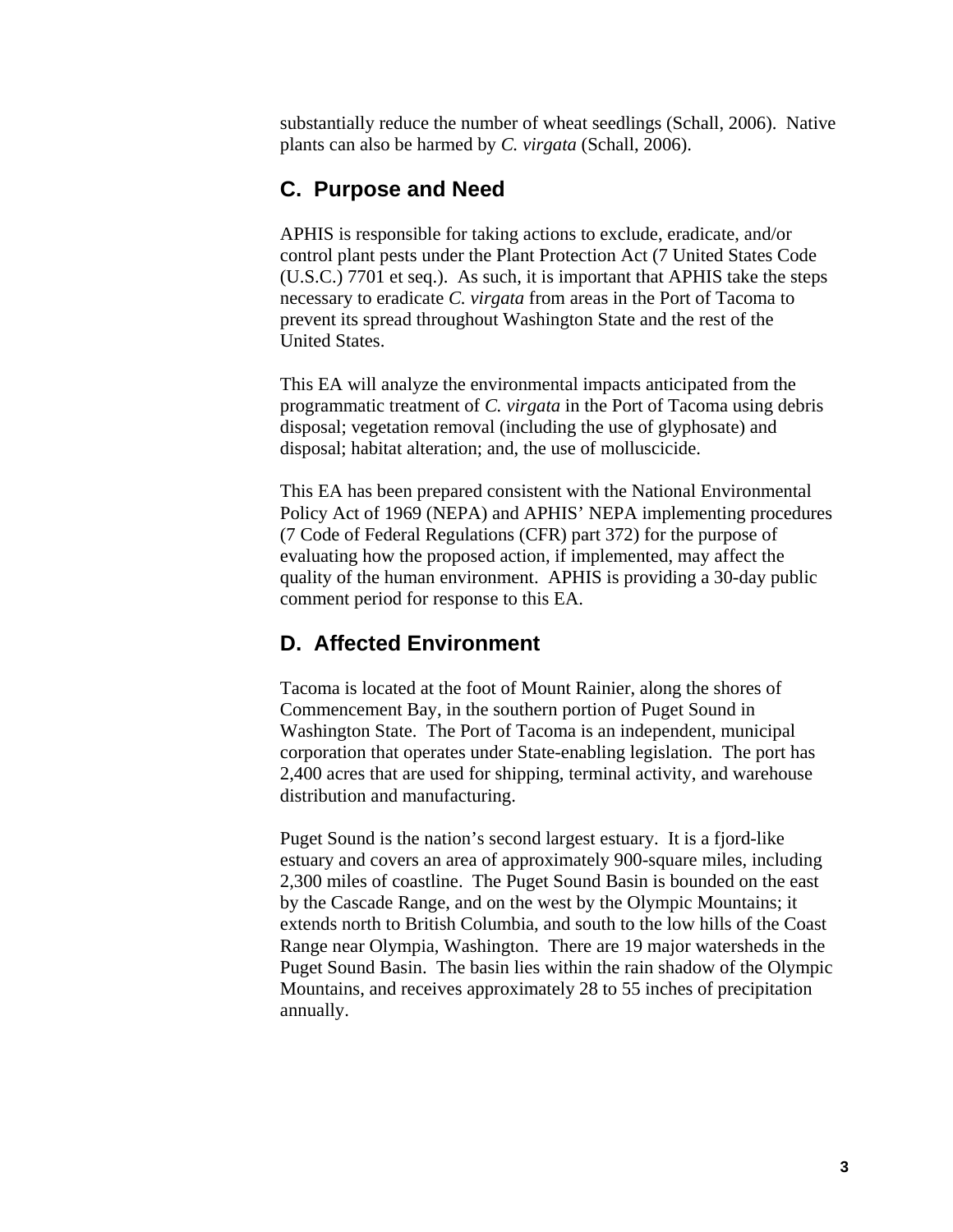<span id="page-6-0"></span>Commencement Bay is a natural, deep water embayment that historically consisted of extensive intertidal mudflats and emergent marsh habitats. However, today less than 10 and 2 percent, respectively, of those habitats remain. Dredging and filling of mudflats have converted much of the shallow, nearshore habitats into open water habitats with an extensive armoring of the shoreline, including bulkheads, rip rap, and rubble. In addition, an extensive system of piers and docks has been constructed to support the Port of Tacoma. As a result of past and present industrial uses, Commencement Bay has a long history of chemical and metal contamination, and was named a Superfund site by the U.S. Environmental Protection Agency (EPA) in 1981.

The Port of Tacoma has encompassed a number of activities to protect the environment, including construction and monitoring of habitat improvement and restoration projects, cleanup of historical contamination and pollution, and ensuring that Port operations comply with applicable environmental laws and regulations.

The treatment area consists of a 594-acre industrial area. Land ownership within the area includes approximately 284 acres owned by the Port of Tacoma, 25 acres owned by the City of Tacoma, 256 acres owned by private companies, and 19 acres owned by the Puyallup Tribe. Most of the treatment area is developed with strips and patches of vegetation scattered throughout. Only vegetated areas of the site will be treated.

### **II. Alternatives**

This EA will analyze the environmental impacts anticipated from the programmatic treatment of *C. virgata* at the Port of Tacoma in Washington State. Two alternatives are being considered: (1) no action by APHIS to eradicate *C. virgata*; and (2) the proposed action to treat with chemical treatments, habitat alteration, and vegetation removal.

### **A. No Action**

Under the no action alternative, APHIS would not provide financial or other assistance in the eradication of *C. virgata* from the Port of Tacoma, Washington. WSDA and/or the private owners of the Port of Tacoma may implement their own eradication program utilizing chemical and mechanical means to eradicate *C. virgata*; however, the State of Washington and private owners of the Port of Tacoma may decide not to eradicate and, thus, *C. virgata* would be allowed to become established and spread into surrounding areas.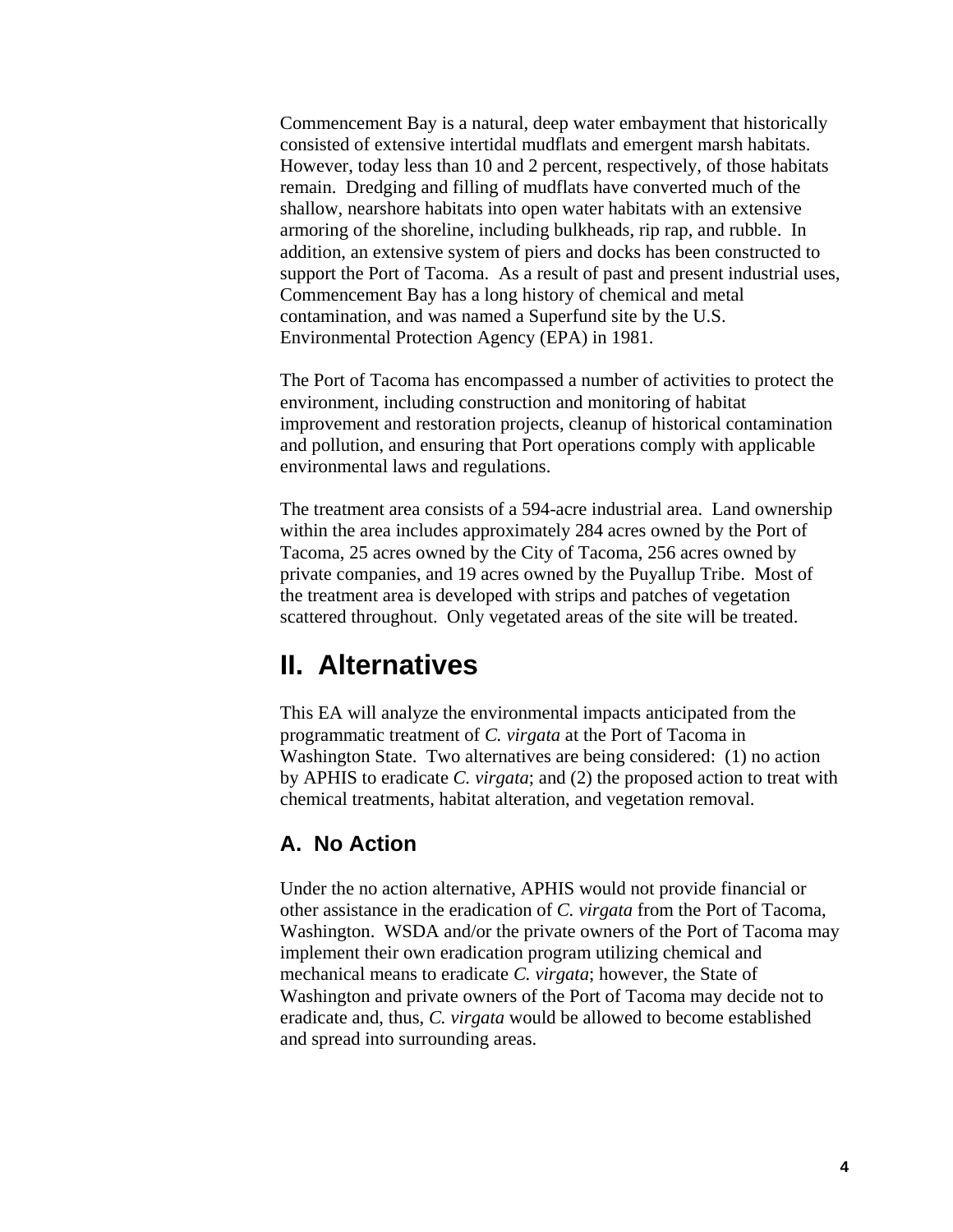### <span id="page-7-0"></span>**B. Treatment Alternative**

Under the preferred treatment alternative, APHIS, in cooperation with WSDA, would utilize 1) outreach, 2) debris disposal, 3) vegetation removal and disposal, 4) habitat alteration, and 5) molluscicide applications over a 5-year period to eradicate *C. virgata* from the Port of Washington, as described below:

APHIS and WSDA will continue to encourage landowners to actively participate in eradication efforts. WSDA will work with landowners who are unwilling or unable to conduct eradication activities and, at the very least, ensure access to those properties allowing WSDA or their contractors to engage in eradication efforts. **1. Outreach** 

> APHIS and WSDA will conduct site visits to discuss planned agency operations with property owners/managers. During these visits, site conditions will be evaluated, letters delivered, and brochures and pamphlets handed out. WSDA will also hold an open house prior to conducting a treatment. During an open house, WSDA staff will answer questions and provide more detailed information about *C. virgata*, how others States treat snail infestations, and plans for eradication. The open house will be open to the general public, as well as property owners.

WSDA has sent information on *C. virgata* to Washington State University county extension agents statewide. WSDA has requested that extension agents submit snails of concern to WSDA for identification.

- Snails are frequently detected under debris where they often find refuge. Scrap wood and metal, abandoned vehicles, machinery parts, plastic tarps, and other various types of debris are scattered throughout the port industrial area. APHIS and WSDA will work with property owners to relocate debris to a central site for treatment within the infested area. Larger debris will be pressure washed using a hydraulic sprayer and sent to a disposal site to prevent any snails that may be on the large debris from being transported to another location. Debris will be cleaned and removed throughout the Port of Tacoma prior to molluscicide treatment. **2. Debris Disposal**
- Vegetation provides food and habitat for the snail. Low-lying vegetation and trees blocking access to vegetation will be removed. Larger trees **3. Vegetation Removal and Disposal**  (greater than 4-inch diameter at breast height) and smaller trees and shrubs in open landscaped areas will remain. Vegetation removal and disposal will occur throughout the program prior to molluscicide treatment.

Cut vegetation will need to be thermally treated (possibly incinerated) on site prior to disposal outside the treatment zone. APHIS and WSDA will investigate the possibility of using a mobile rotary kiln or mobile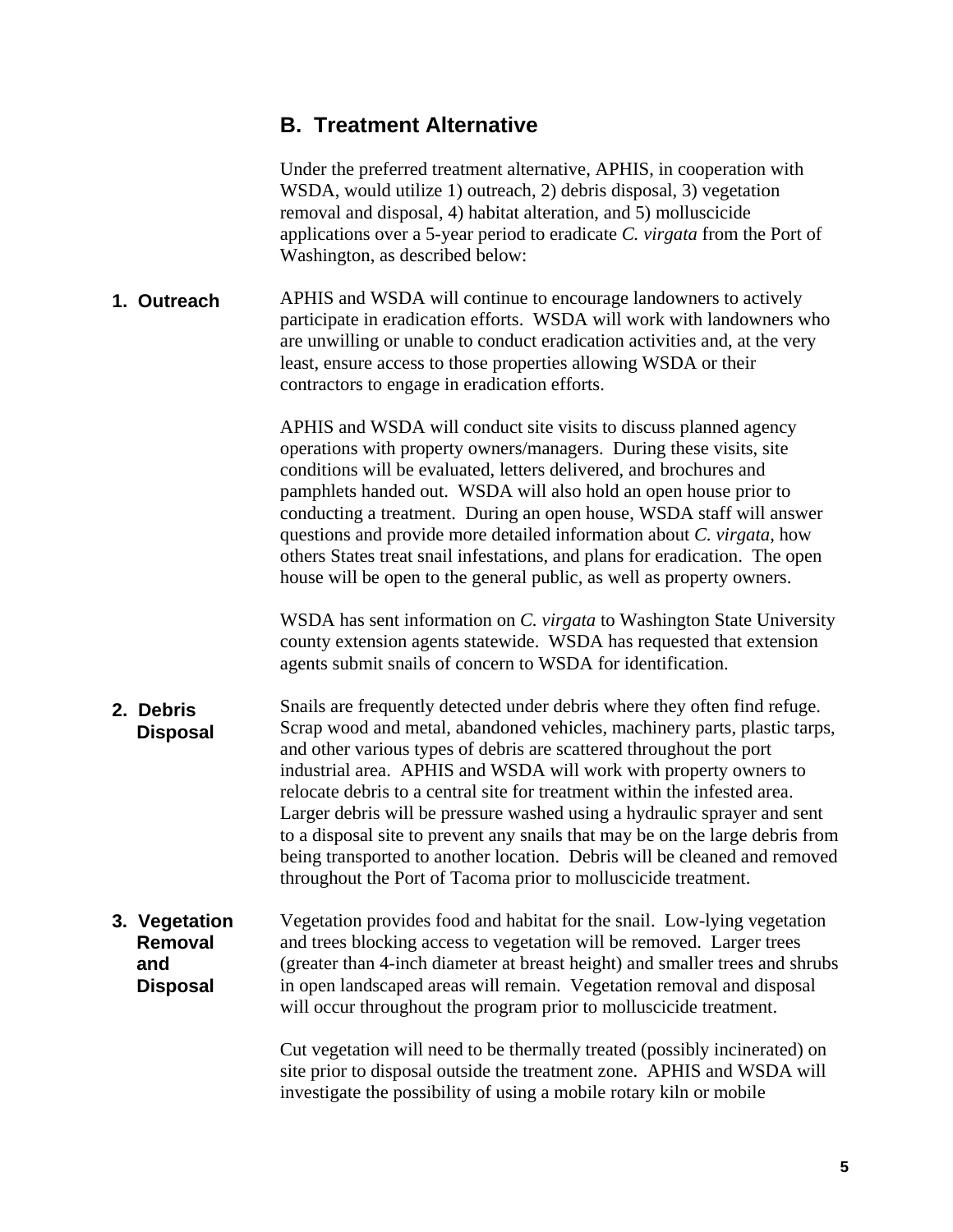incinerator for vegetation treatment prior to transport off site. Other options being considered are transporting chipped vegetation in large sealed envelopes or containers for deep burial (greater than 36 inches of cover material) at a yet to be determined site outside the treatment area. USDA and WSDA will work with individual landowners to have debris and vegetation removal and disposal completed prior to molluscicide application. All equipment used will be pressure washed before leaving the infested area.

In areas that remain unpaved, the application of herbicides will also be used. Glyphosate (Rodeo®) will be applied to suppress vegetation in unpaved areas. Application periods will coincide with molluscicide application and will be applied during the periods of March to June and September to November.

- USDA and WSDA will encourage landowners to pave over vegetated areas wherever possible. Some of the larger port-owned properties that are heavily vegetated are currently being planned for development. Eventually these properties will be plowed, graded, and paved. Development on these properties, however, may be years away. **4. Habitat Alteration**
- Timing of molluscicide applications will be tied to snail life history. Survey staff will monitor snail populations during the year to determine optimal days to apply treatments. Applications of molluscicide will occur during spring (mid-March to mid-June) and fall (mid-September to mid-November) when the snails are most active. Applications will occur during a rain-free period following an initial rainfall when snails are active. **5. Molluscicide**

Both the solid (Metarex<sup>®</sup>) and liquid formulations (Slug-Fest<sup>®</sup>) of the active ingredient metaldehyde are being proposed. Molluscicides will be applied in accordance with label instructions by licensed applicators at maximum rate. Maximum rate for Metarex<sup>®</sup> (4% active ingredient) is 40 lbs/acre; maximum rate for Slug-Fest<sup>®</sup> (25% active ingredient) is 1 gallon/acre. A maximum of three applications will be used in spring and three in fall, and will occur no less than 2 weeks apart, depending on weather.

Straw wattles or silt fences (physical barriers) will be installed adjacent to all water bodies and waterways to prevent the intrusion of molluscicide in water. To prevent movement into the surrounding water bodies or waterways, Slug-Fest<sup>®</sup> will not be applied within a 60-foot buffer of any water body or waterway. All molluscicide amounts, rates, and timing of applications will be documented for each application. Molluscicide will be applied only to nonpaved areas.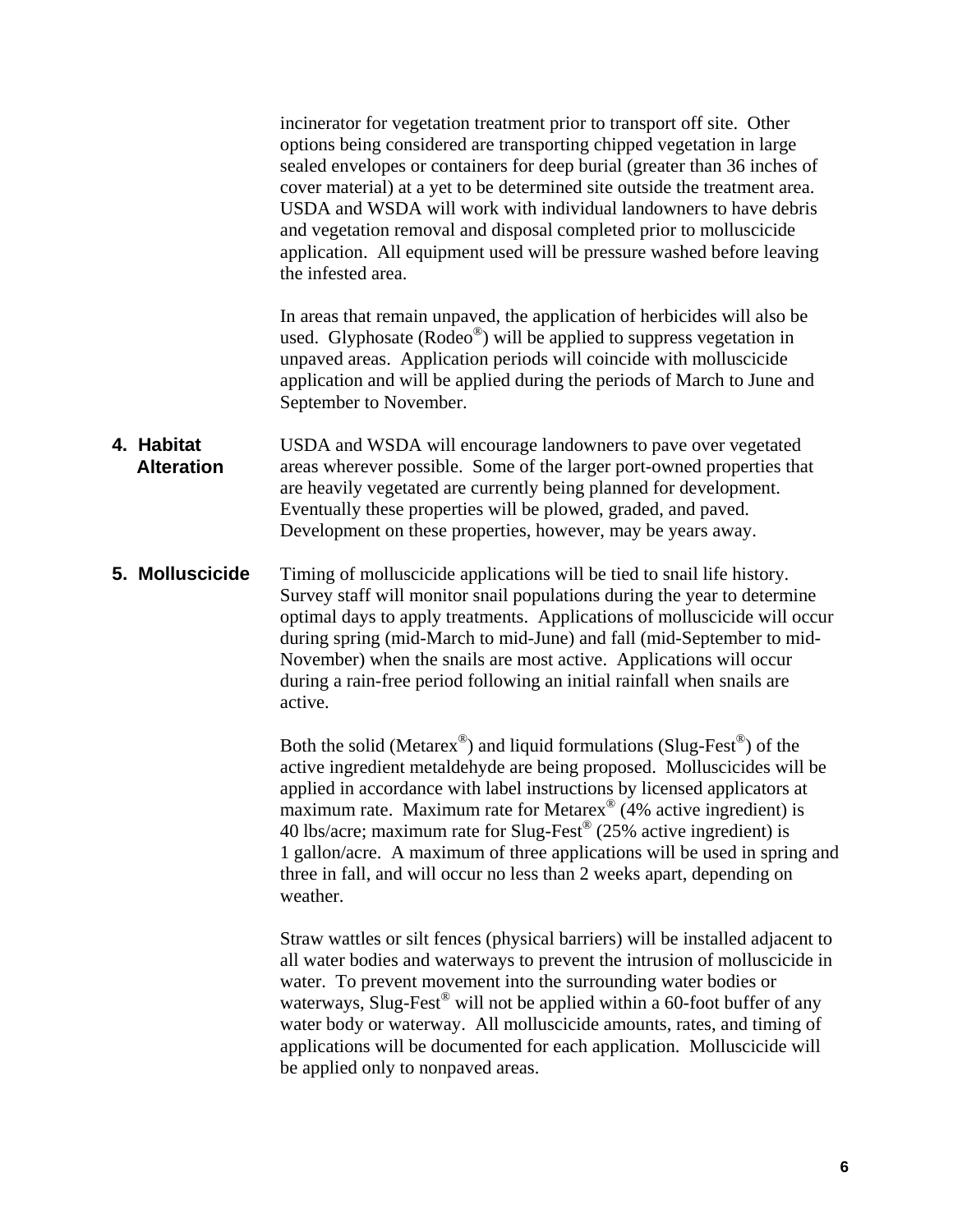<span id="page-9-0"></span>The *C. virgata* infestation in the Port of Tacoma is larger than either the Michigan or North Carolina infestation. Previous snail infestations indicate that years of treatment will likely be required for successful eradication to be completed.

### **III. Environmental Impacts**

#### **A. No Action**

Under the no action alternative, APHIS would not cooperate with WSDA to implement an integrated eradication plan for *C. virgata*. WSDA and the Port of Tacoma private owners may implement their own eradication program without APHIS aid, utilizing the same techniques. However, if WSDA and the Port of Tacoma private owners decide not to treat *C. virgata*, the population may spread into other areas of Washington and potentially into other States. *C. virgata* is a pest of cereal crops (i.e., barley and wheat), legumes, and pasture lands.

Barley is grown in every county in Washington, but concentrated production is located in eastern Washington in Adams, Garfield, Lincoln, Spokane, and Whitman Counties. Washington was the fourth major barley-producing State behind North Dakota, Idaho, and Montana. Washington is also the fourth major producer of wheat in the United States behind North Dakota, Kansas, Montana, and Washington. The majority of the wheat production is also in the southeastern portion of Washington State in Adams, Douglas, Lincoln, Walla Walla, and Whitman Counties.

Damage caused by snails occurs primarily at the time of crop establishment and at harvest. The snail will also climb and feed on new growth, causing considerable damage to vines, shrubs, and trees. *C. virgata* feeds on young crops and can cause substantial damage to some areas, thus, requiring resowing. In late spring, snails climb plants and contaminate the grain during harvest. The contaminated grain may be downgraded or rejected, and live snails in grain pose a threat to exports. Crushed snails clog up machinery causing delays during harvest.

In 1984, barley shipped from South Australia was rejected by quarantine authorities in Chile because it was contaminated with living *C. virgata.* It is reported that this rejection cost the Australian Barley Board \$1.3 million in compensation payments. The barley grown for malt was downgraded to feed, dropping its value from \$130 per ton to \$30 per ton.

*C. virgata* have invaded native ecosystems, as well as agricultural fields in southern Australia. Although information is scarce, it seems highly probable that these introduced gastropods are having a significant impact on the native flora and fauna in Australian ecosystems.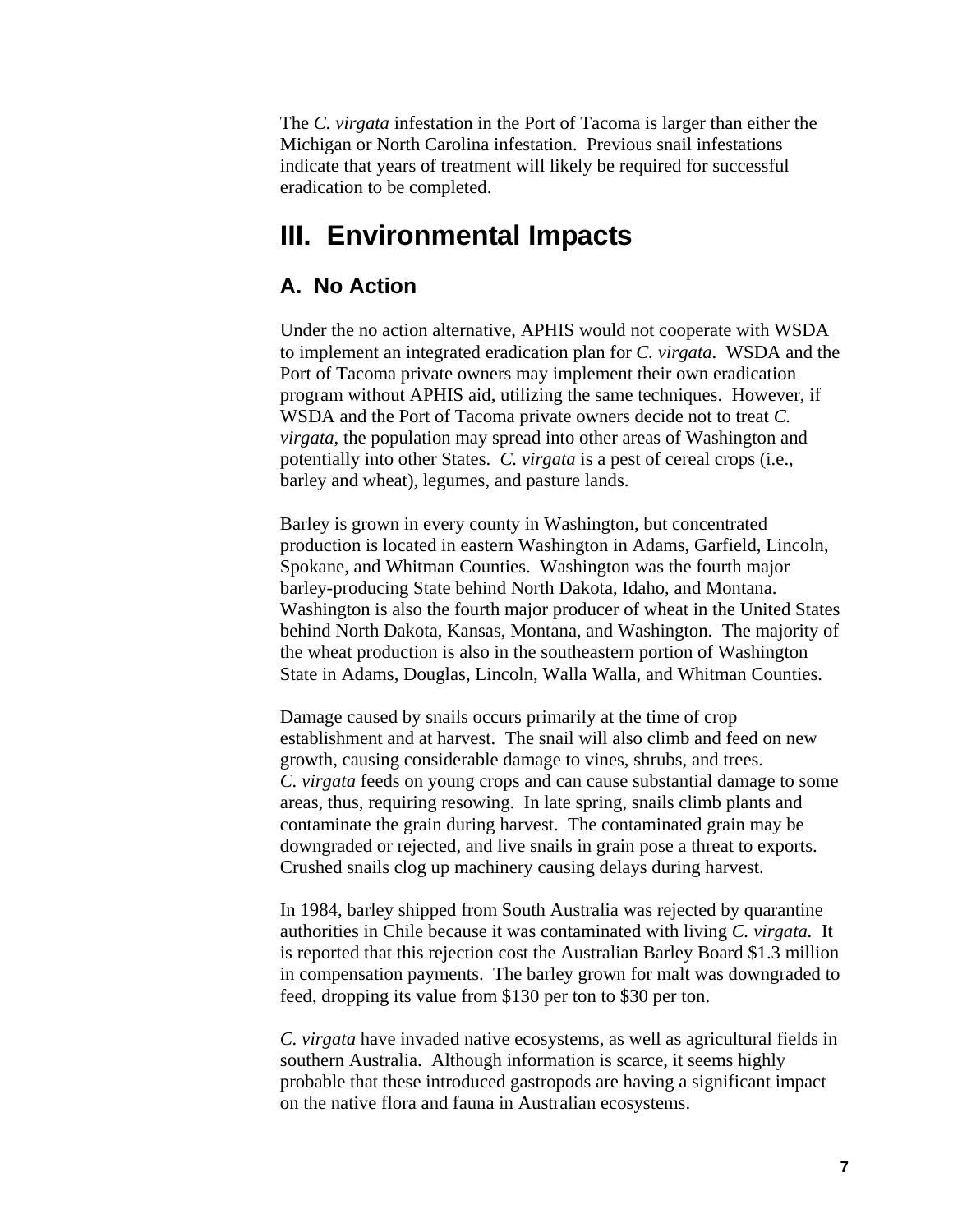<span id="page-10-0"></span>*C. virgata* is common in the British Isles and France, and very common in northwest Spain; however, there are few references that mention damage in Europe. This may have to do with the presence of biological control agents which do not occur or have been ineffective in Australia, such as invertebrate and vertebrate predators (i.e., mollusks, beetles, lizards, birds, small mammals), and insect parasitoids (i.e., sacrophagid, sciomyzid, phorid, and calliphorid flies). It is not known whether biological control agents would be effective in the Washington area and the surrounding States that may be affected if *C. virgata* were to establish and spread.

*C. virgata* has thrived in areas which have a Mediterranean climate, such as Australia and Europe, along with portions of California and Oregon. These areas are considered the areas to be the greatest threat from *C. virgata.* In addition, *C. virgata* has the ability to persist in very dry areas; therefore, fields in the Southwest United States, particularly those under irrigation, may also suffer damage from *C. virgata.* 

### **B. Treatment Alternative**

Under the treatment alternative, the program will utilize public outreach, debris removal, vegetation removal, habitat alteration, and metaldehyde application. The portion of the Port of Tacoma that is being proposed for treatment consists of high traffic areas where minimal wildlife is present. The use of public outreach, debris removal, habitat alteration, and some of the vegetation removal will have little or no effects to the environment due to the treatment, and this is further supported by the fact that there are minimal wildlife species present in the area. Therefore, these treatments are not discussed further in this document. However, the use of chemical treatments, such as glyphosate, and the use of liquid and pellet forms of metaldehyde could affect wildlife that is present. The effects of these are discussed in more detail below.

#### **1. Glyphosate**

Glyphosate is a nonselective herbicide that is registered for many food and nonfood uses. The intent of its use in this program is to remove areas of suitable habitat for invasive snails. Within the Port of Tacoma, the treatment area consists of areas of high traffic where minimal wildlife is present. There may be some amphibians and small mammals that live in the grassy areas, as well as invertebrates. Birds may also frequent these areas.

Glyphosate will be applied with hand-held equipment from the ground targeting the suitable habitat for the invasive snails. The toxicity of glyphosate is considered to be low. Field studies to assess impacts under representative natural conditions, and monitoring studies conducted under conditions relevant to product use indicate that glyphosate herbicides registered for terrestrial application are not likely to result in adverse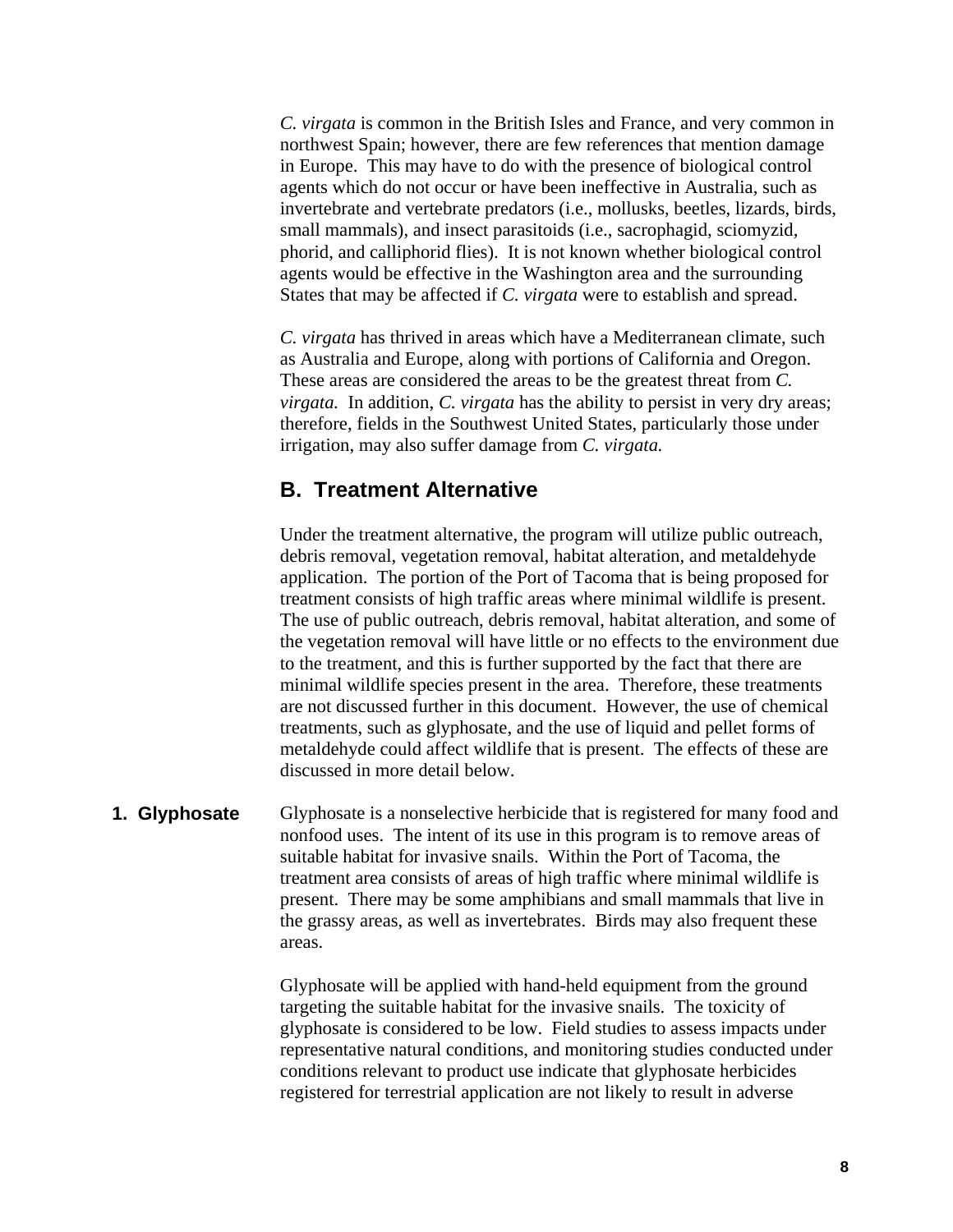effects to amphibians when used according to label directions (Langeland, 2006). EPA determined effects of glyphosate on birds, mammals, and invertebrates to be minimal (EPA, 1993).

Glyphosate binds strongly to soil and, therefore, is not likely to contaminate ground water. There is potential for glyphosate to enter surrounding water through surface water runoff; however, because of the limited use of glyphosate in this program and its high binding affinity, runoff is not expected to occur at levels that would impact aquatic biota.

The toxicity of different formulations can increase the toxicity depending on the surfactant used. However, Kubena (1998) concluded that most concentrations of glyphosate and surfactants tested did not have a detectable effect on growth, survival, or vitellogenin production in fish. The formulation to be used in this program is  $\text{Rodeo}^{\circledcirc}$ , a formulation designed to be used in aquatic settings.

Past studies support the conclusion that, if applied in accordance with label requirements, Rodeo<sup>®</sup> is not likely to result in measurable effects to fish, amphibians, mammals, birds, invertebrates, or their habitat. This is due primarily to the low toxicity levels of the products used in Rodeo®, the strong soil binding characteristics of glyphosate which renders it inactive soon after an application, and its tendency not to bioconcentrate in aquatic organisms due to its water solubility. Based on the available information of the toxicity of glyphosate, (as the formulated product, Rodeo®), and the surfactants Agri-Dex and LI 700, the use of these combined products will have minimal effects on fish, amphibians, birds, mammals, or invertebrates.

#### Metaldehyde is a molluscicide used to control snails and slugs on a wide variety of sites. EPA concluded that it is moderately toxic to mammals, and slightly to moderately toxic to birds. There is limited aquatic effects data for metaldehyde; however, based on the available toxicity data, effects are expected to be moderate to low for fish and aquatic invertebrates (Calumpang et al., 1995; EPA, 2006). Metaldehyde will be used in two different formulations (Metarex<sup>®</sup> and Slug-Fest<sup>®</sup>) as a means to eradicate invasive snails. **2. Metaldehyde**

Metarex® is a colored-pellet form of metaldehyde which also includes acetaldehyde (11%) and denatonium benzoate (.02%). Denatonium benzoate is a bittering agent which prevents significant ingestion of the Metarex® bait. Straw wattles or silt fences (physical barriers) will be installed adjacent to all water bodies and waterways to prevent the intrusion of molluscicide in water. Metarex® will only be applied in nonpaved areas.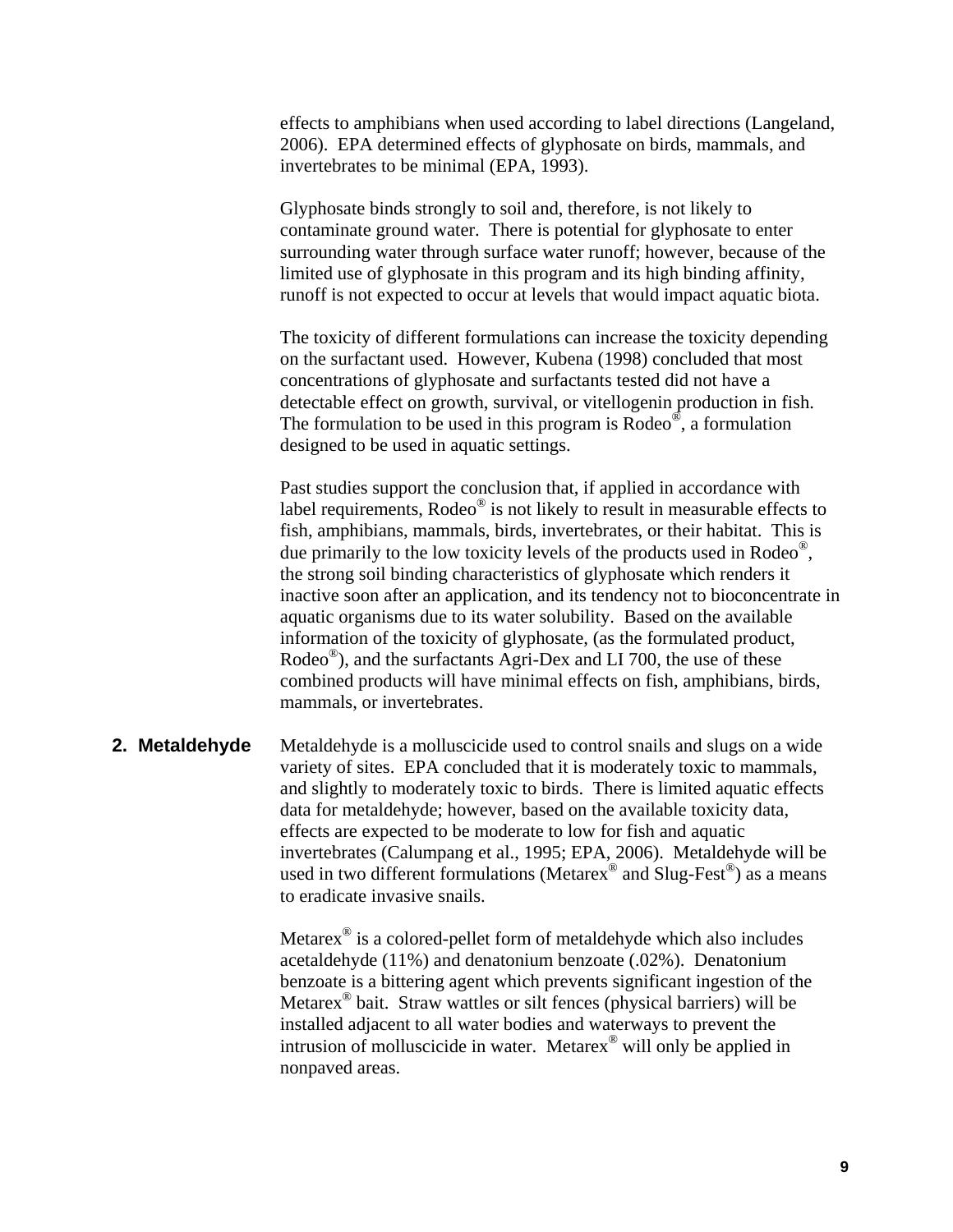<span id="page-12-0"></span>Metarex® can be hazardous to wild birds and animals if consumed; however, there should be limited exposure to Metarex<sup>®</sup> because the Port of Tacoma is a high-traffic area, thus, limiting wildlife presence.

Slug-Fest<sup>®</sup> is being implemented as a more effective means of treating areas of high juvenile activity, and will be applied using a backpack sprayer which will reduce drift during application. Slug-Fest<sup>®</sup> will only be used as a spot treatment in nonpaved areas. There will be a 60-foot application buffer from aquatic waterbodies to eliminate potential drift and runoff during application. Risks to mammals and birds are expected to be reduced, when compared to the Metarex® formulation, because it is not being applied as a bait.

### **C. Threatened and Endangered Species**

Section 7 of the Endangered Species Act and its implementing regulations require Federal agencies to ensure that their actions are not likely to jeopardize the continued existence of threatened or endangered species or result in the destruction or adverse modification of critical habitat. APHIS has prepared a biological assessment that considers the effects of the eradication program for *C. virgata* on all federally listed species and designated critical habitat in the Port of Tacoma.

Through informal consultation with Fish and Wildlife Services and National Marine Fisheries Service (NMFS), APHIS has determined that, with the implementation of certain protection measures, the proposed action may affect, but is not likely to adversely affect the Puget Sound Chinook, Puget Sound Steelhead Trout, Bull Trout, or their critical habitat. The use of silt fences and/or textile fabrics around storm water drains and drainage ditches adjacent to treatment areas are mitigations to prevent Metarex® from entering the surrounding water and, thus, affecting the listed species. Buffers have been created to ensure that no pesticides used in this eradication program will enter surrounding waters.

In accordance with the Section 7 consultation process, APHIS has provided the biological assessment to NMFS for its review, and has requested concurrence with its effect determinations.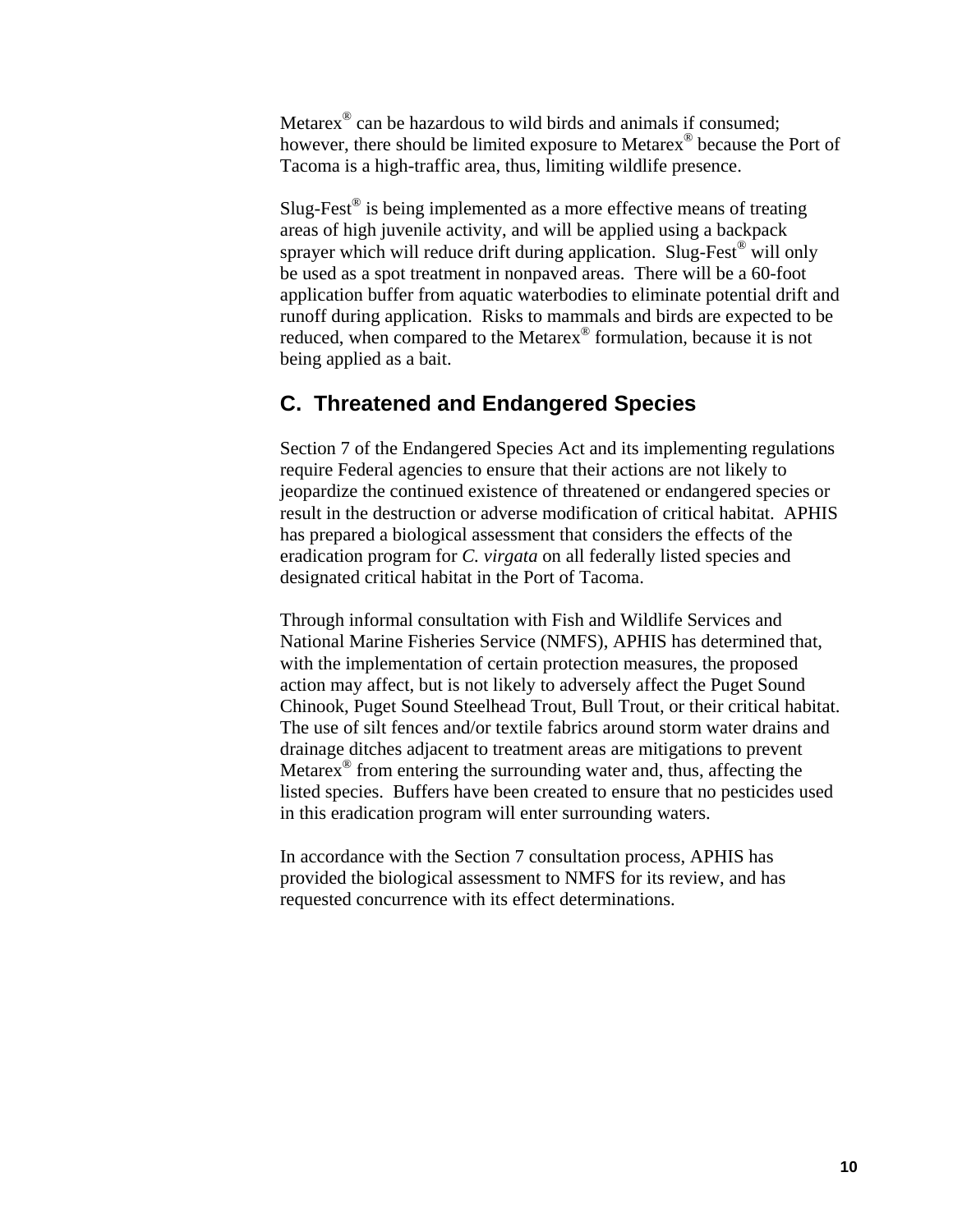# <span id="page-13-0"></span>**IV. Listing of Agencies and Persons Consulted**

U.S. Department of Agriculture Animal Plant Health Inspection Service Plant Protection and Quarantine Office of the WA State Plant Health Director 22000 Marine View Drive S., Suite 201 Des Moines, WA 98198

U.S. Department of Agriculture Animal and Plant Health Inspection Service Plant Protection and Quarantine Environmental Compliance Team 4700 River Road, Unit 150 Riverdale, MD 20737

U.S. Department of Agriculture Animal and Plant Health Inspection Service Plant Protection and Quarantine Western Regional Office 2150 Centre Avenue, Building B Fort Collins, CO 80526

U.S. Department of Agriculture Animal and Plant Health Inspection Service Policy and Program Development Environmental Services 4700 River Road, Unit 149 Riverdale, MD 20737

Washington State Department of Agriculture Plant Protection Division / Pest Programs 3939 Cleveland Ave., SE Olympia, WA 98501